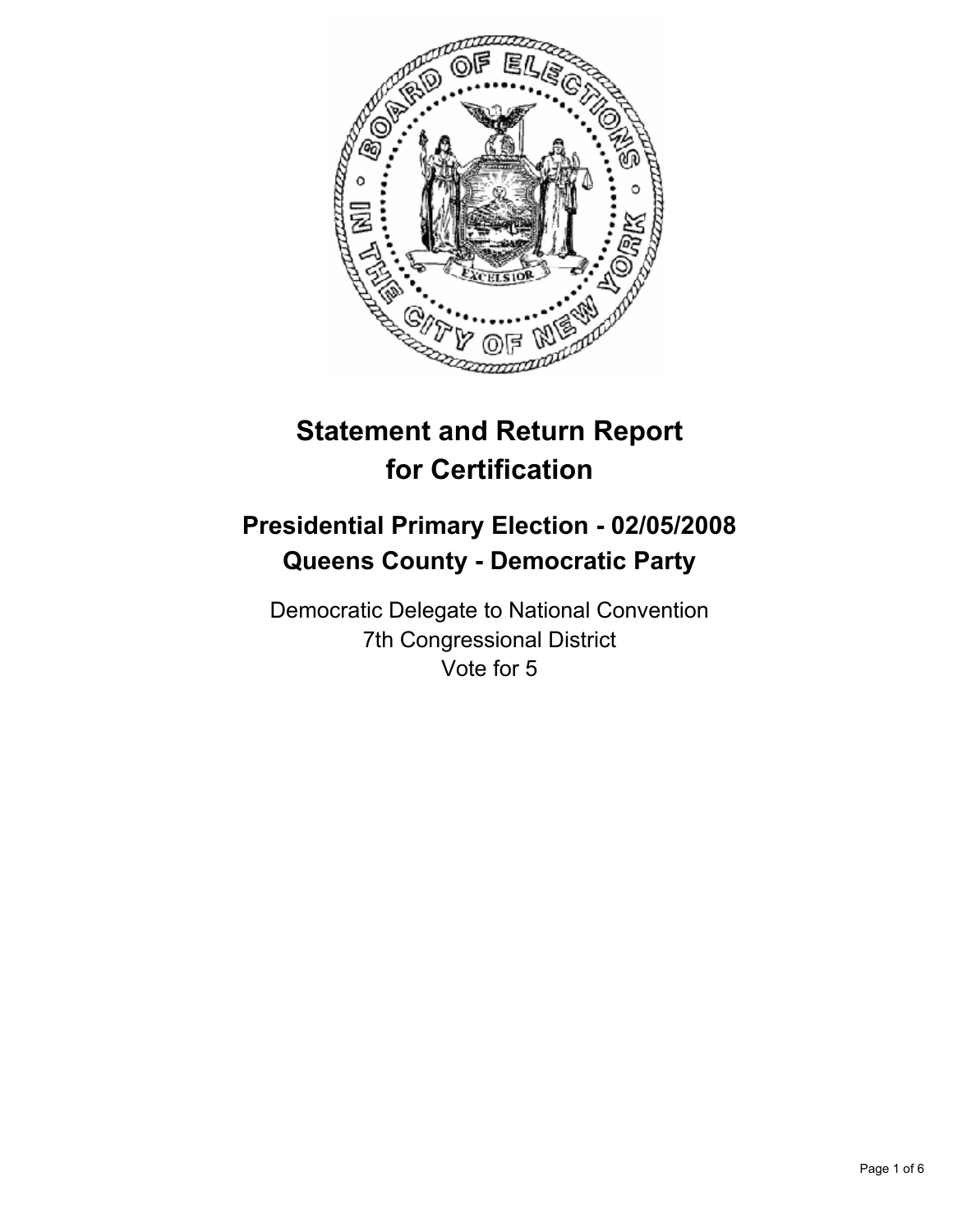

| <b>Assembly District 27</b>                       |        |
|---------------------------------------------------|--------|
| <b>EMERGENCY</b>                                  | 0      |
| ABSENTEE/MILITARY                                 | 31     |
| <b>FEDERAL</b>                                    | 2      |
| <b>AFFIDAVIT</b>                                  | 32     |
| HELEN M MARSHALL (F) - PLEDGED TO SUPPORT CLINTON | 627    |
| JOEL RIVERA (M) - PLEDGED TO SUPPORT CLINTON      | 546    |
| NAOMI RIVERA (F) - PLEDGED TO SUPPORT CLINTON     | 546    |
| HIRAM MONSERRATE (M) - PLEDGED TO SUPPORT CLINTON | 535    |
| VETA I BROME (F) - PLEDGED TO SUPPORT CLINTON     | 502    |
| ROSA VELEZ (F) - PLEDGED TO SUPPORT OBAMA         | 145    |
| DENNIS COLEMAN (M) - PLEDGED TO SUPPORT OBAMA     | 159    |
| CARMEN ROSA (F) - PLEDGED TO SUPPORT OBAMA        | 149    |
| JOSEPH A THOMPSON (M) - PLEDGED TO SUPPORT OBAMA  | 151    |
| MARLENE J TAPPER (F) - PLEDGED TO SUPPORT OBAMA   | 139    |
| <b>Total Votes</b>                                | 3,499  |
| <b>Assembly District 30</b>                       |        |
| <b>EMERGENCY</b>                                  | 71     |
| ABSENTEE/MILITARY                                 | 68     |
| <b>FEDERAL</b>                                    | 19     |
| <b>AFFIDAVIT</b>                                  | 61     |
| HELEN M MARSHALL (F) - PLEDGED TO SUPPORT CLINTON | 1,689  |
| JOEL RIVERA (M) - PLEDGED TO SUPPORT CLINTON      | 1,464  |
| NAOMI RIVERA (F) - PLEDGED TO SUPPORT CLINTON     | 1,468  |
| HIRAM MONSERRATE (M) - PLEDGED TO SUPPORT CLINTON | 1,443  |
| VETA I BROME (F) - PLEDGED TO SUPPORT CLINTON     | 1,386  |
| ROSA VELEZ (F) - PLEDGED TO SUPPORT OBAMA         | 539    |
| DENNIS COLEMAN (M) - PLEDGED TO SUPPORT OBAMA     | 571    |
| CARMEN ROSA (F) - PLEDGED TO SUPPORT OBAMA        | 568    |
| JOSEPH A THOMPSON (M) - PLEDGED TO SUPPORT OBAMA  | 571    |
| MARLENE J TAPPER (F) - PLEDGED TO SUPPORT OBAMA   | 546    |
| <b>Total Votes</b>                                | 10,245 |
|                                                   |        |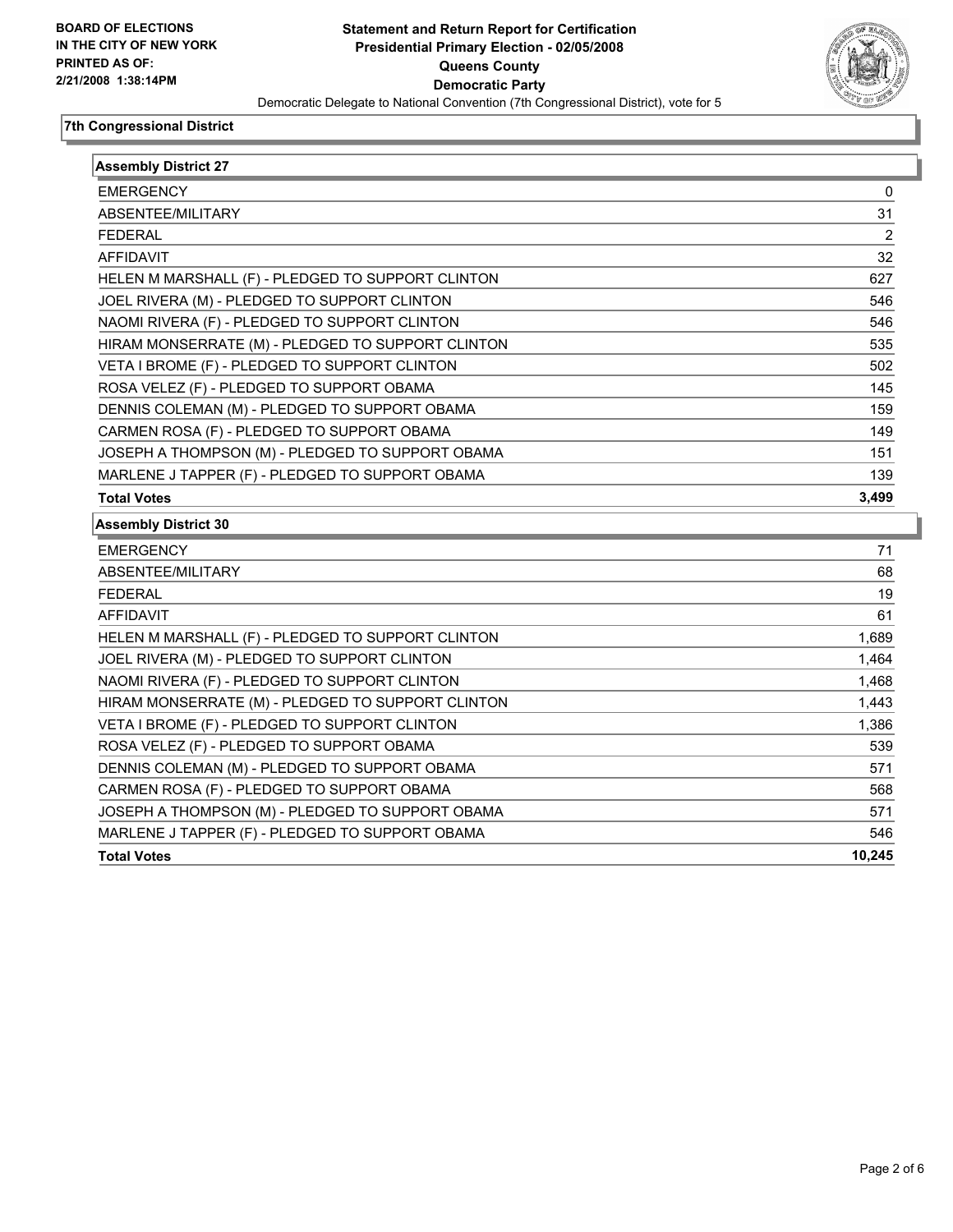

| <b>Assembly District 34</b>                       |        |
|---------------------------------------------------|--------|
| <b>EMERGENCY</b>                                  | 9      |
| ABSENTEE/MILITARY                                 | 116    |
| <b>FEDERAL</b>                                    | 40     |
| <b>AFFIDAVIT</b>                                  | 171    |
| HELEN M MARSHALL (F) - PLEDGED TO SUPPORT CLINTON | 4,620  |
| JOEL RIVERA (M) - PLEDGED TO SUPPORT CLINTON      | 4,054  |
| NAOMI RIVERA (F) - PLEDGED TO SUPPORT CLINTON     | 4,222  |
| HIRAM MONSERRATE (M) - PLEDGED TO SUPPORT CLINTON | 4,688  |
| VETA I BROME (F) - PLEDGED TO SUPPORT CLINTON     | 3,769  |
| ROSA VELEZ (F) - PLEDGED TO SUPPORT OBAMA         | 1,303  |
| DENNIS COLEMAN (M) - PLEDGED TO SUPPORT OBAMA     | 1,317  |
| CARMEN ROSA (F) - PLEDGED TO SUPPORT OBAMA        | 1,336  |
| JOSEPH A THOMPSON (M) - PLEDGED TO SUPPORT OBAMA  | 1,284  |
| MARLENE J TAPPER (F) - PLEDGED TO SUPPORT OBAMA   | 1,230  |
| <b>Total Votes</b>                                | 27,823 |
| <b>Assembly District 35</b>                       |        |
| <b>EMERGENCY</b>                                  | 19     |
| ABSENTEE/MILITARY                                 | 42     |
| <b>FEDERAL</b>                                    | 2      |
| <b>AFFIDAVIT</b>                                  | 79     |
| HELEN M MARSHALL (F) - PLEDGED TO SUPPORT CLINTON | 1,989  |
| JOEL RIVERA (M) - PLEDGED TO SUPPORT CLINTON      | 1,522  |
| NAOMI RIVERA (F) - PLEDGED TO SUPPORT CLINTON     | 1,667  |
| HIRAM MONSERRATE (M) - PLEDGED TO SUPPORT CLINTON | 1,877  |
| VETA I BROME (F) - PLEDGED TO SUPPORT CLINTON     | 1,593  |
| ROSA VELEZ (F) - PLEDGED TO SUPPORT OBAMA         | 823    |
| DENNIS COLEMAN (M) - PLEDGED TO SUPPORT OBAMA     | 956    |
| CARMEN ROSA (F) - PLEDGED TO SUPPORT OBAMA        | 931    |
| JOSEPH A THOMPSON (M) - PLEDGED TO SUPPORT OBAMA  | 854    |
| MARLENE J TAPPER (F) - PLEDGED TO SUPPORT OBAMA   | 843    |
| <b>Total Votes</b>                                | 13,055 |
|                                                   |        |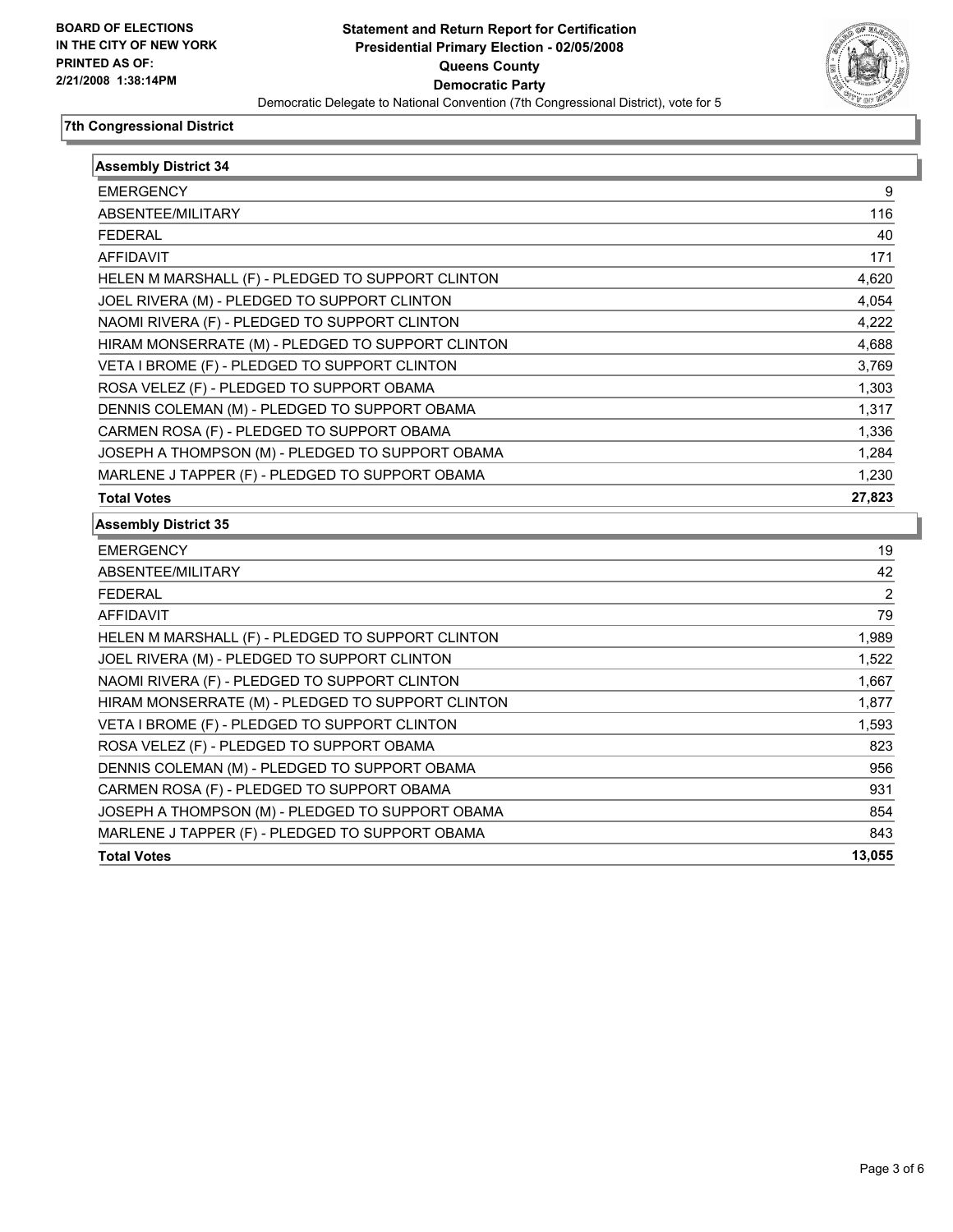

| <b>Assembly District 36</b>                       |       |
|---------------------------------------------------|-------|
| <b>EMERGENCY</b>                                  | 0     |
| ABSENTEE/MILITARY                                 | 3     |
| <b>FEDERAL</b>                                    | 0     |
| AFFIDAVIT                                         | 5     |
| HELEN M MARSHALL (F) - PLEDGED TO SUPPORT CLINTON | 73    |
| JOEL RIVERA (M) - PLEDGED TO SUPPORT CLINTON      | 59    |
| NAOMI RIVERA (F) - PLEDGED TO SUPPORT CLINTON     | 64    |
| HIRAM MONSERRATE (M) - PLEDGED TO SUPPORT CLINTON | 63    |
| VETA I BROME (F) - PLEDGED TO SUPPORT CLINTON     | 61    |
| ROSA VELEZ (F) - PLEDGED TO SUPPORT OBAMA         | 13    |
| DENNIS COLEMAN (M) - PLEDGED TO SUPPORT OBAMA     | 13    |
| CARMEN ROSA (F) - PLEDGED TO SUPPORT OBAMA        | 15    |
| JOSEPH A THOMPSON (M) - PLEDGED TO SUPPORT OBAMA  | 13    |
| MARLENE J TAPPER (F) - PLEDGED TO SUPPORT OBAMA   | 13    |
| <b>Total Votes</b>                                | 387   |
| <b>Assembly District 37</b>                       |       |
| <b>EMERGENCY</b>                                  | 2     |
| ABSENTEE/MILITARY                                 | 28    |
| <b>FEDERAL</b>                                    | 15    |
| <b>AFFIDAVIT</b>                                  | 46    |
| HELEN M MARSHALL (F) - PLEDGED TO SUPPORT CLINTON | 701   |
| JOEL RIVERA (M) - PLEDGED TO SUPPORT CLINTON      | 649   |
| NAOMI RIVERA (F) - PLEDGED TO SUPPORT CLINTON     | 651   |
| HIRAM MONSERRATE (M) - PLEDGED TO SUPPORT CLINTON | 641   |
| VETA I BROME (F) - PLEDGED TO SUPPORT CLINTON     | 619   |
| ROSA VELEZ (F) - PLEDGED TO SUPPORT OBAMA         | 386   |
| DENNIS COLEMAN (M) - PLEDGED TO SUPPORT OBAMA     | 371   |
| CARMEN ROSA (F) - PLEDGED TO SUPPORT OBAMA        | 390   |
| JOSEPH A THOMPSON (M) - PLEDGED TO SUPPORT OBAMA  | 382   |
| MARLENE J TAPPER (F) - PLEDGED TO SUPPORT OBAMA   | 371   |
| <b>Total Votes</b>                                | 5,161 |
|                                                   |       |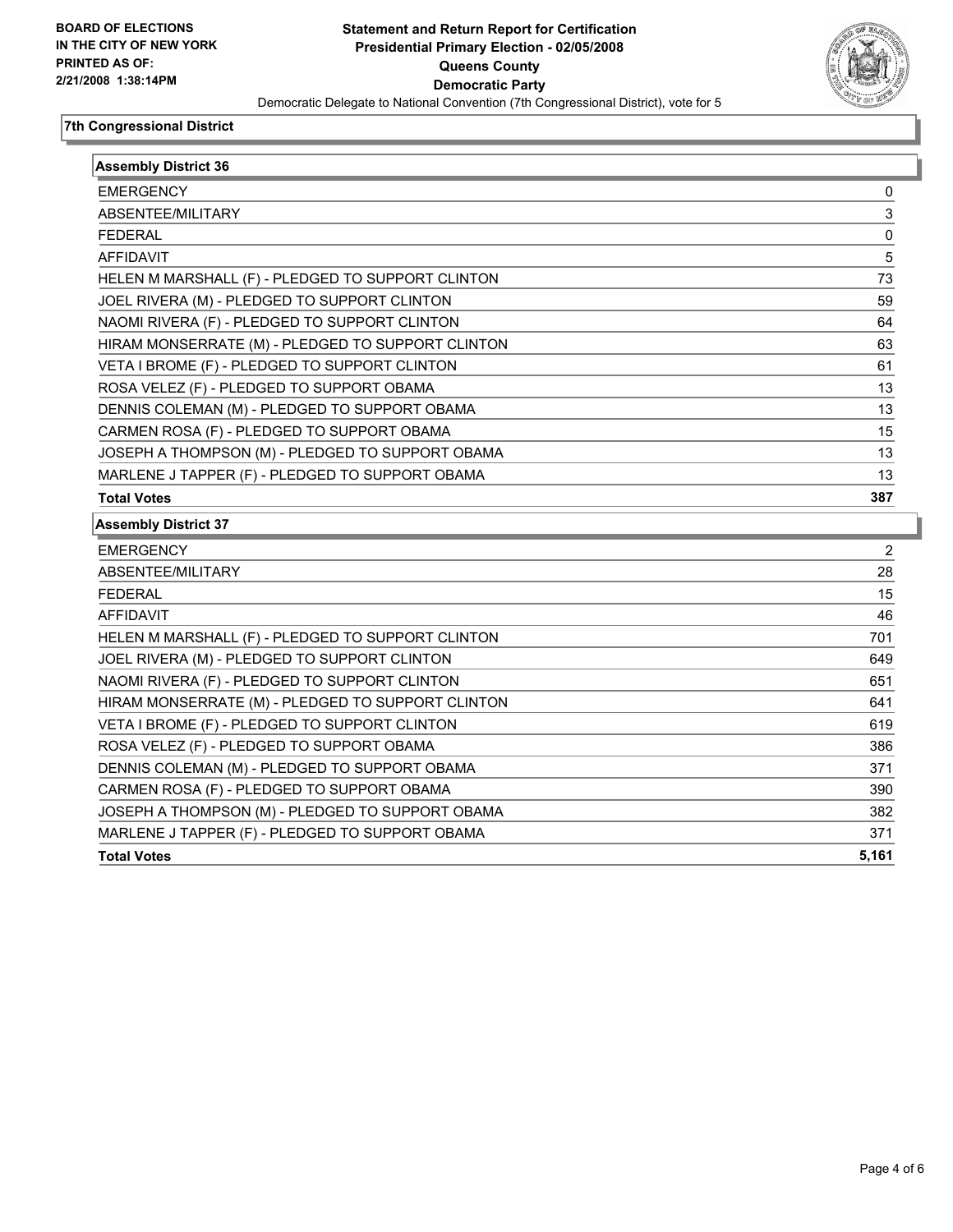

| <b>Assembly District 39</b>                       |        |
|---------------------------------------------------|--------|
| <b>EMERGENCY</b>                                  | 25     |
| ABSENTEE/MILITARY                                 | 30     |
| <b>FEDERAL</b>                                    | 15     |
| <b>AFFIDAVIT</b>                                  | 75     |
| HELEN M MARSHALL (F) - PLEDGED TO SUPPORT CLINTON | 1,869  |
| JOEL RIVERA (M) - PLEDGED TO SUPPORT CLINTON      | 1,714  |
| NAOMI RIVERA (F) - PLEDGED TO SUPPORT CLINTON     | 1,809  |
| HIRAM MONSERRATE (M) - PLEDGED TO SUPPORT CLINTON | 1,942  |
| VETA I BROME (F) - PLEDGED TO SUPPORT CLINTON     | 1,513  |
| ROSA VELEZ (F) - PLEDGED TO SUPPORT OBAMA         | 570    |
| DENNIS COLEMAN (M) - PLEDGED TO SUPPORT OBAMA     | 564    |
| CARMEN ROSA (F) - PLEDGED TO SUPPORT OBAMA        | 556    |
| JOSEPH A THOMPSON (M) - PLEDGED TO SUPPORT OBAMA  | 535    |
| MARLENE J TAPPER (F) - PLEDGED TO SUPPORT OBAMA   | 534    |
| <b>Total Votes</b>                                | 11,606 |